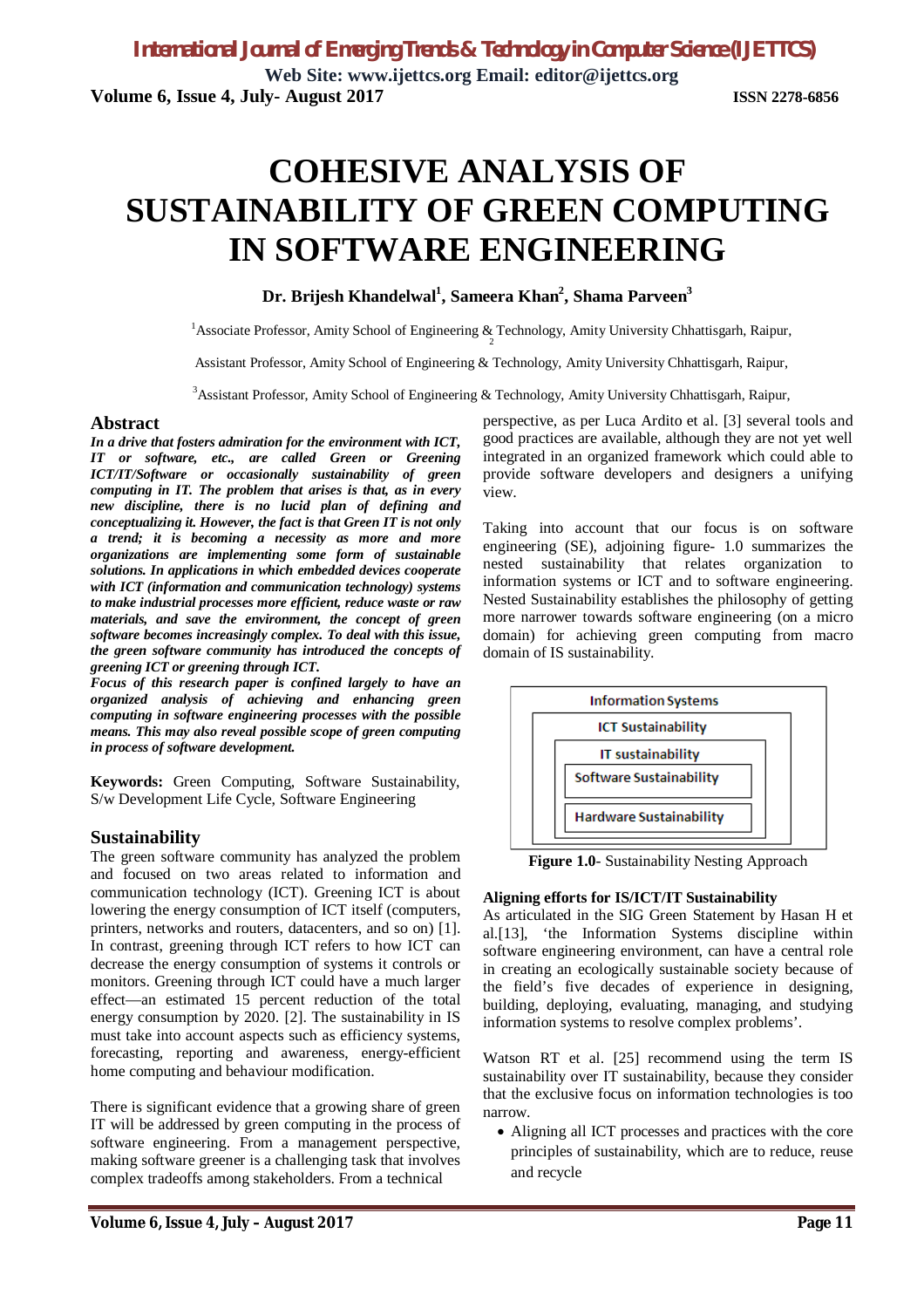**Web Site: www.ijettcs.org Email: editor@ijettcs.org**

# **Volume 6, Issue 4, July- August 2017 ISSN 2278-6856**

 Finding innovative ways to use ICT in business processes to deliver sustainability benefits across the enterprise and beyond

The Ericsson report [12] points to dematerialization and increased efficiency as the two main ways of aligning ICT with sustainability.

#### **Software Sustainability**

There are several areas in which software sustainability needs to be applied by means of software systems, software products, Web applications, data centers etc. Various works are in process, but most of this concerns data centers, which consume significantly higher energy than commercial office space [18]. One of the common areas where the growing demand of globalized software solutions made possible by Cloud infrastructure has drastically increased the energy consumption of data centers, which has become a critical issue and a threat to nature even. High energy consumption not only translates to high operational cost, which reduces the profit margin of Cloud providers, but also leads to high carbon emissions which is not environmentally friendly.

Hence, energy-efficient solutions are required to minimize the impact of software solutions by Cloud computing on the environment. In order to design such solutions, deep analysis of Cloud is required with respect to their power efficiency.

According to Calero C, Bertoa MF, Moraga MA (2013) [6], the way to achieve sustainable software is principally by improving power consumption. Whereas hardware has been constantly improved so as to be energy efficient, software has not. The software development life cycle and related development tools and methodologies rarely, if ever, consider energy efficiency as an objective [7]. Energy efficiency has never been a key requirement in the development of software-intensive technologies, and so in my belief this is a very large gray potential area for improving efficiency as also suggested by The Climate Group (2008) SMART 2020 [24].

As remarked by Easterbrook S in 2010 [10], software plays a major role, both as part of the problem and as part of the solution. The behavior of the software has significant influence on whether the energy-saving features built into the platform are effective [22]. According to Dick M et al.[8], sustainable software is 'software, whose impacts on economy, society, human beings, and environment that result from development, deployment, and usage of the software are minimal and/or which have a positive effect on sustainable development'.

These authors subsequently use the same definition for the concept of green and sustainable software. They therefore define green and sustainable software as 'software, whose direct and indirect negative impacts on economy, society, human beings, and environment that result from

development, deployment, and usage of the software are minimal and/or which has a positive effect on sustainable development' [21].

### **Perceptive in Sustainable software engineering**

As per Amsel N et al. [5], Sustainable software engineering aims to create reliable, long-lasting software that meets the needs of users while reducing environmental impacts; its goal is to create better software so we will not have to compromise future generations' opportunities

Dick M, Naumann S (2010) [9] is having the philosophy that Green and sustainable software engineering is the art of developing green and sustainable software with a green and sustainable software engineering process. Therefore, it is the art of defining and developing software products in a way, so that the negative and positive impacts on sustainable development that result and/or are expected to result from the software product over its whole life cycle are continuously assessed, documented and used for a further optimization of the software product [16] Sustainable software engineering is the art of defining and developing software products in a way so that the negative and positive impacts on sustainability that result and/or are expected to result from the software product over its whole life cycle are continuously assessed, documented and optimized

Manteuffel C, Loakeimidis S (2012) [19] believes that Sustainable software engineering aims to create reliable, long-lasting software that meets the needs of users while reducing the negative impact on the economy, society and the environment

According to Tate K (2006) [23], Sustainable software engineering is the development that balances rapid releases and long-term sustainability, whereas sustainability is meant as the ability to react rapidly to any change in the business or technical environment

The objective of green and sustainable software engineering [17] is the enhancement of software engineering which aims on-

- The direct and indirect consumption of natural resources and energy
- As well as the aftermath that are caused by software systems during their entire life cycle, the goal being to monitor, continuously measure, evaluate and optimize these facts

The aim of software engineering for sustainability [14] (SE4S) is to make use of methods and tools in order to Achieve

#### **Green Software**

Hardware is of course fundamental, but hardware and software together form a whole; one has no meaning without the other. It thus seems self-evident that research work needs to be broadened to include software. As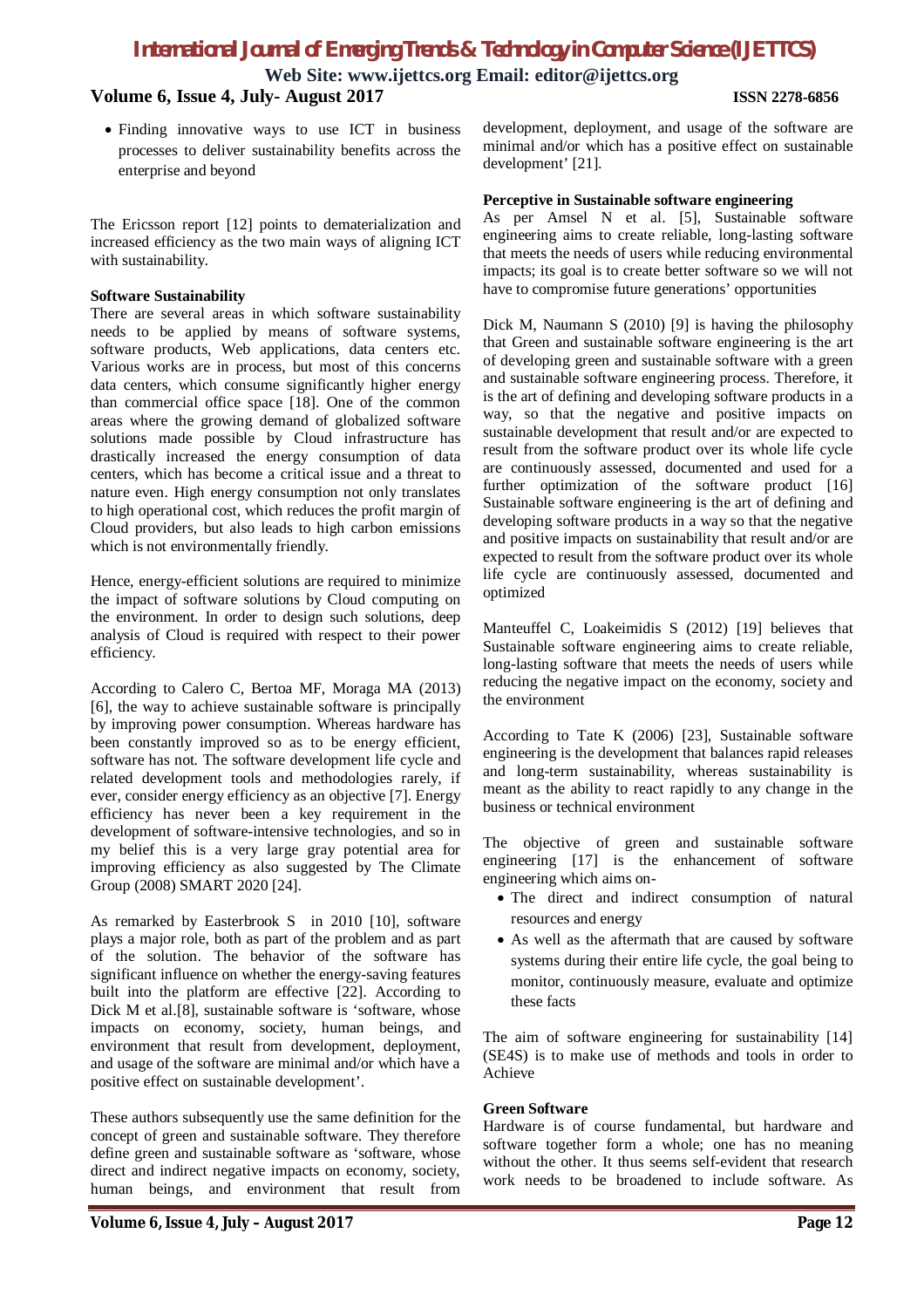**Web Site: www.ijettcs.org Email: editor@ijettcs.org**

#### **Volume 6, Issue 4, July- August 2017 ISSN 2278-6856**

Erdelyi K [11] points out that researchers have to pay attention to the effect of software within Green IT.

What will not solve the purpose up to any measure is that-In core software development (specifically coding), we can save energy by efficiently using computing resources and avoiding recurring work, such as recompiling.

The trend has been changing in the last few years, and new pieces of work related to the area of green software are emerging. However, there is no common definition of green software [4], a fact that leads us to outline some of the definitions that can be found for the term green software.

Murugesan and Gangadharan [20] define green software as environment friendly software that helps improve the environment. The authors classify green software into four categories:

- Software that is greener (consumes less energy to run)
- Embedded software that assists other things in going green (smart operations)
- Sustainability-reporting software (or carbon management software)
- Software for understanding climate change, assessing its implications and forming suitable policy responses

Green software is defined in [57] as software that must fulfill following three high-level requirements:

- i. The required software engineering processes of software development, maintenance and disposal must save resources and reduce waste.
- ii. Software execution must save resources and reduce waste.
- iii. Software must support sustainable development.

Again according to Erdelyi K [11], green software is 'an application that produces as little waste as possible during its development and operation'.

The software development life cycle and related development tools and methodologies rarely, if ever, consider energy efficiency as an objective [7]

Conceptually, green software can be divided into green by software and green in software. Again, the main difference is whether the goal pursued is to have more environmentfriendly software or if it is rather to produce software that helps the environment.

Green by software covers software developed for domains that work in the preservation of the environment, as well as software that helps to manage energy-intensive applications.

On the other hand, green in software is related to how to make software in a more sustainable way resulting in a more sustainable product. The practices which apply engineering principles to software by taking into consideration environmental aspects is referred to as green in software engineering.

ISO/IEC/IEEE Systems and Software Engineering Vocabulary (SEVOCAB) defines software engineering as 'the application of a systematic, disciplined, quantifiable approach to the development, operation, and maintenance of software; that is, the application of engineering to software' [15].

Based on this definition, we can define green in software engineering as those practices which apply engineering principles to software by taking into consideration environmental aspects. The development, the operation and the maintenance of software are therefore carried out in a green manner and produce a green software product.

**Analyzing Efforts for Greenness by/in Software Development Greenness by software**: which dedicated software engineering methods and tools are required to model, analyze and minimize the ecologic/environmental impact of industrial solutions by means of software?

- Industrial case studies such as smart home, smart cities, smart embedded systems and lessons learnt from software engineering perspective
- Means to make software solutions dynamically adaptive in their greenness attributes
- Means to measure the effect of green-ness by software
- Means to make hardware greener by the use of software

#### **Greenness in Software (Suggested approach)**

Following table 1.0 describe about which dedicated software engineering methods and tools are required during the software development process to model, analyze and minimize the ecologic impact/environmental impact including the energy consumption of software systems?

| <b>Table 1.0</b> Software Development Life Cycle and |
|------------------------------------------------------|
| <b>Greenness Efforts</b>                             |

| <b>Phase/Stage</b><br>in Software<br><b>Development</b><br><b>Life Cycle</b> | <b>Efforts</b>        | Linkage, if<br>any |
|------------------------------------------------------------------------------|-----------------------|--------------------|
| Requirement<br>Analysis<br>phase:                                            | Means to obtain and   | To begin           |
|                                                                              | model greenness       | with; No           |
|                                                                              | requirements          | Linkage            |
|                                                                              | Means to identify and | Linked to          |
|                                                                              | analyze the opposite  | former             |
|                                                                              | arrangements among    | means of           |
|                                                                              | the functional        | obtaining          |
|                                                                              | requirements,         | models             |
|                                                                              | greenness             |                    |
|                                                                              | requirements          |                    |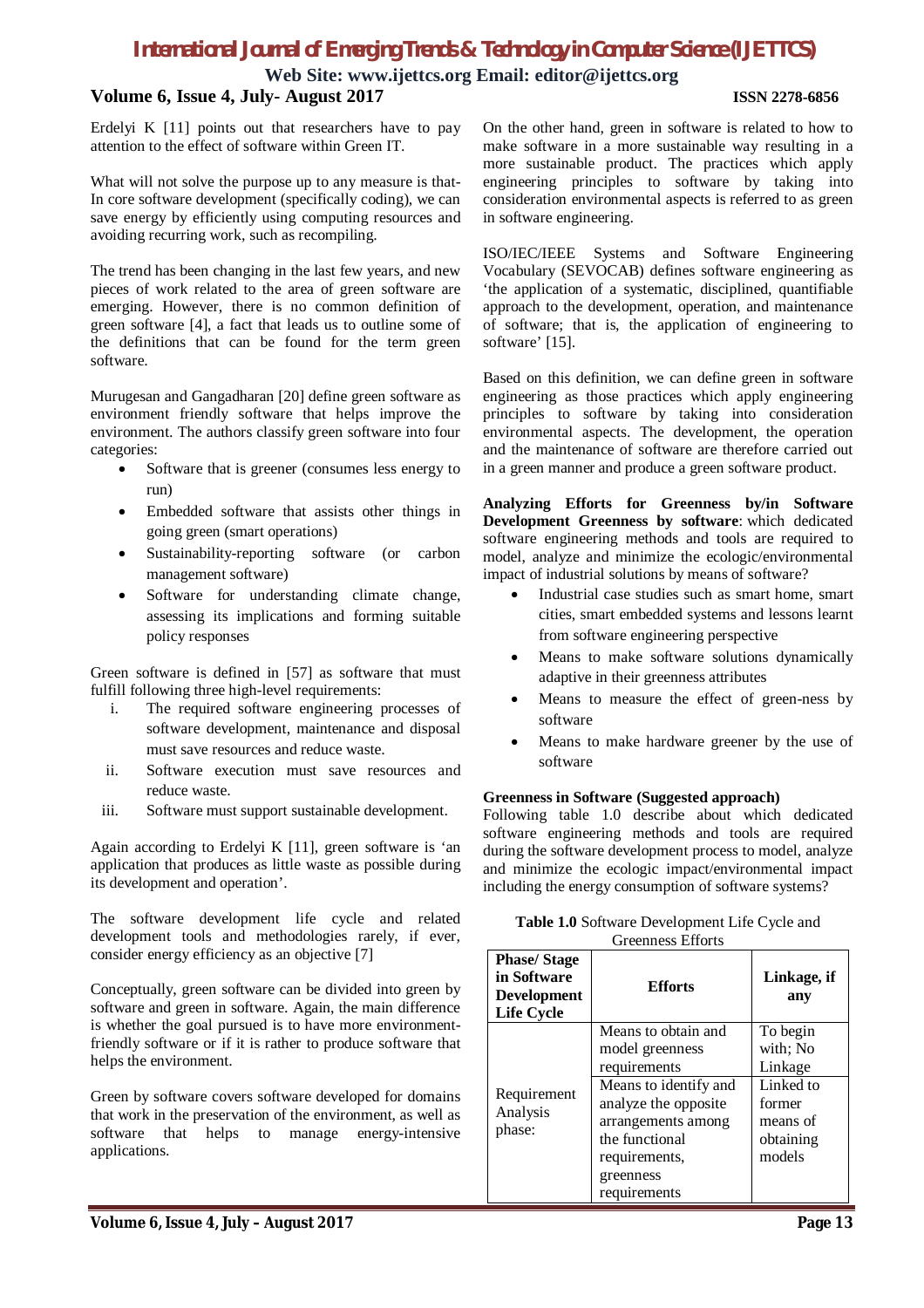**Web Site: www.ijettcs.org Email: editor@ijettcs.org**

**Volume 6, Issue 4, July- August 2017 ISSN 2278-6856**

|                                   | themselves and other                   |             |
|-----------------------------------|----------------------------------------|-------------|
|                                   | worth attributes                       |             |
|                                   | Means to model                         | To begin    |
|                                   | greenness attributes of                | with; No    |
|                                   | software architecture                  | Linkage     |
|                                   |                                        |             |
|                                   | Means to analyze the                   | Linked to   |
|                                   | trade-offs among the                   | earlier     |
|                                   | functional                             | means       |
| Design<br>Architectural<br>phase: | requirements,                          |             |
|                                   | greenness attributes                   |             |
|                                   | themselves and other                   |             |
|                                   | quality attributes                     |             |
|                                   | Methods to evaluate                    | Linked to   |
|                                   | the greenness of                       | earlier     |
|                                   | software architecture                  | means       |
|                                   | Means to trace                         | Linked to   |
|                                   | greenness attributes to                | earlier     |
|                                   | the greenness                          | means       |
|                                   | requirements                           |             |
|                                   | (Domain-specific)                      | To begin    |
|                                   | languages to                           | with; No    |
|                                   | implement greener                      | Linkage     |
|                                   | software                               |             |
|                                   | Compilation methods                    | No Linkage  |
|                                   | to achieve greener                     |             |
|                                   | software                               |             |
|                                   | IDE support to guide                   | No Linkage  |
|                                   | programmers in                         |             |
| Implementati                      | implementing greener                   |             |
| on phase                          | software                               |             |
|                                   | Means to measure the                   | Linked to   |
|                                   |                                        | earlier     |
|                                   | greenness of                           |             |
|                                   | implementations<br>Means to assess the | means       |
|                                   |                                        | Linked to   |
|                                   | trade-offs between the                 | earlier     |
|                                   | functionality, the                     | means       |
|                                   | greenness and other                    |             |
|                                   | quality attributes                     |             |
|                                   | Metrics, methods and                   | To begin    |
|                                   | tools to generate test                 | with; No    |
| Testing phase                     | scenarios to assess the                | Linkage     |
|                                   | greenness of software                  |             |
|                                   | Energy profiling                       | No Linkage  |
|                                   | techniques                             |             |
|                                   | Means to monitor the                   | To begin    |
|                                   | greenness attributes                   | with; No    |
|                                   |                                        | Linkage     |
| Practical                         | Means to dynamically                   | Linked to   |
| Operational                       | adapt the software to                  | means of    |
| Phase                             | fulfil its greenness                   | Implementat |
|                                   | attributes, e.g. energy                | ion phase   |
|                                   | aware computing                        |             |
|                                   | methods                                |             |
|                                   | Means to profile                       | No Linkage  |
|                                   | energy consumption                     |             |
|                                   |                                        |             |
|                                   |                                        |             |
|                                   | and to carbon foot<br>printing         |             |

| Applications that help | No Linkage |
|------------------------|------------|
| to reduce energy       |            |
| consumption in         |            |
| facility management,   |            |
| in production,         |            |
| mobility, and in       |            |
| embedded systems       |            |
|                        |            |

#### **The State of Confront**

One overarching goal of much of the energy consumption research is to produce a model that generalizes across many applications. The use-case of such a model is that developers do not have access to expensive hardware and cannot accurately measure the energy consumption of their applications – thus they must rely upon estimations based on different kinds of analyses and models. But these generalized models suffer from the range of hardware, operating systems, environment, software domains, and versions of software. In the mobile arena the wide-range of screen-sizes, memory sizes, and kinds of processors tends to hamper such generalized models. Furthermore the Android ecosystem is considered fragmented in terms of hardware and software.

The issue of different operating systems is also relevant, Windows and Linux do not share the same code base and handle energy management differently. Android includes customizations distinct from Linux as well. Furthermore there are different versions and distributions of Linux, Windows, Android, OSX, and iOS. Thus measurements from one environment might not hold for another. Furthermore generalizable models suffer from a lack of data. Energy traces are not prevalent in the operational data within Github git repositories or other publicly available repositories. Continuous integration tools tend not to measure or estimate energy.

Conclusive Cohesive Analysis and Recommendations Though, at present, it seems to be a trivial to achieve green computing through software engineering, yet incessant research in this area will open several windows which are not even realized. Several efforts trying to highlight the importance of including green aspects within software engineering have been undertaken in recent years. Our task is to raise awareness among software developers (software industries, development departments, etc.) as well as users, who hold in their hands the responsibility of choosing and demanding software that is more respectful of the environment. If we achieve this, the whole software development ecosystem will be forced to adopt greener software processes and produce greener software products if they want to remain competitive.

As the issue of green software develops and strengthens, the terminology used will also become clearer. In this chapter, we have attempted to gather the main terms used today. We are certain that these are subject to modification,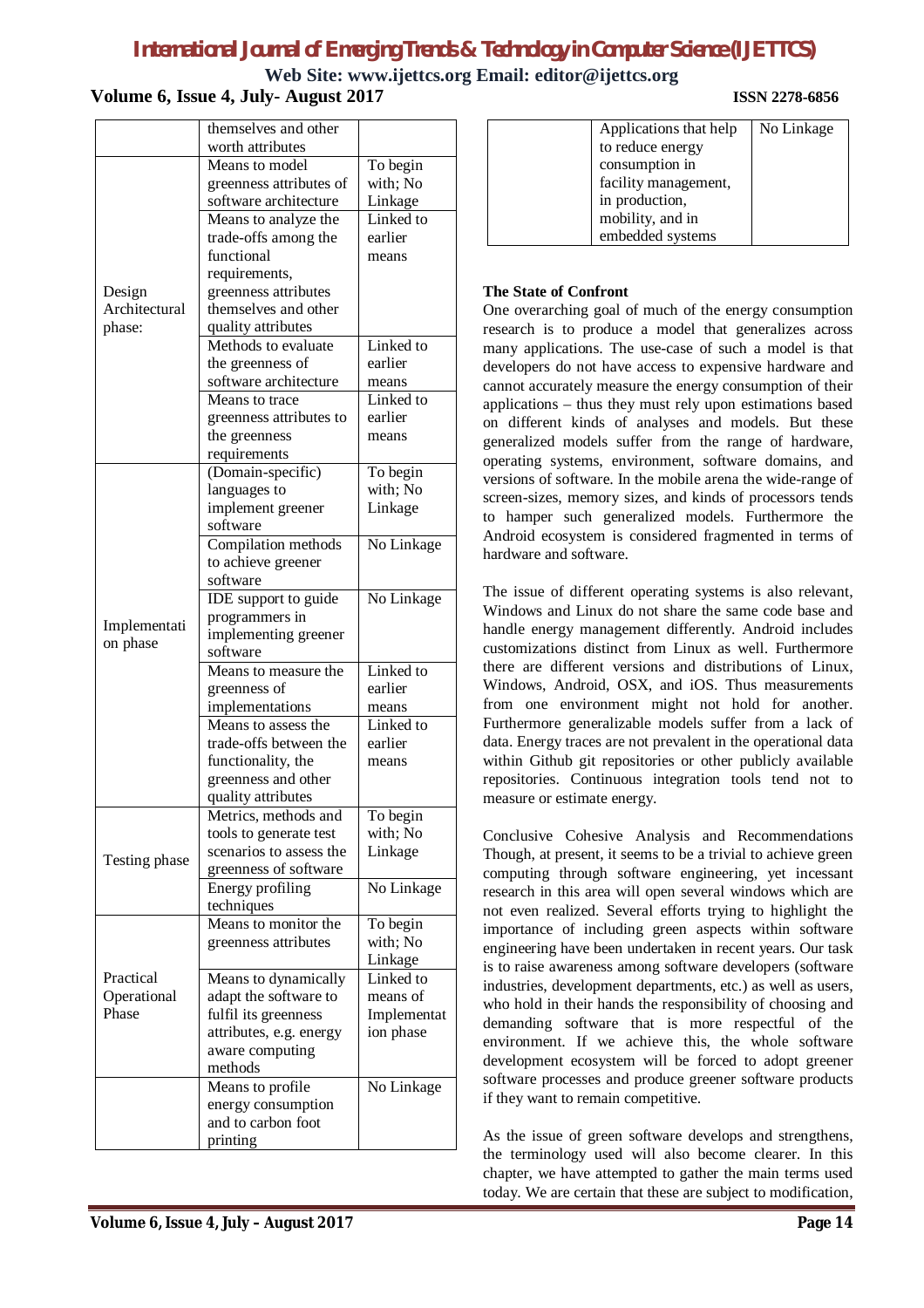**Web Site: www.ijettcs.org Email: editor@ijettcs.org**

# **Volume 6, Issue 4, July- August 2017 ISSN 2278-6856**

evolving as the area itself grows in maturity and thereby solving some of the currently present inconsistencies and lack of precision.

Green Computing with software engineering is a promising research area; therefore there are numerous confronts. It is our firm belief that in the next few years we will witness research findings and practical applications that we could never even imagined at the present time.

# **References**

- [1] S. Murugesan, "Harnessing Green IT: Principles and Practices," IT Professional, vol. 10, no. 1, 2008..
- [2] Smart 2020: Enabling the Low Carbon Economy in the Information Age, tech. report, Climate Group, 2008; www. smart2020.org/\_assets/fi les/02\_ Smart2020Report.pdf.
- [3] Luca Ardito, Giuseppe Procaccianti, and Marco Torchiano "Understanding Green Software Development: A Conceptual Framework": IT Pro January/February 2015.
- [4] Abenius S (2009) Green IT & Green software time and energy savings using existing tools. In: Environmental informatics and industrial environmental protection: concepts, methods and tools. Shaker Verlag, Aachen.
- [5] Amsel N, Ibrahim Z, Malik A, Tomlinson B (2011) Toward sustainable software engineering: NIER track. In: 2011 33rd international conference on software engineering (ICSE)
- [6] Calero C, Bertoa MF, Moraga MA (2013) A systematic literature review for software sustainability measures.
- [7] Capra E, Francalanci C, Slaughter SA (2012) Is software "green"? Application development environments and energy efficiency in open source applications. Inform Software Tech 54 (1)
- [8] Naumann S , Dick M, Drangmeister J, Kern E(2013) Green software engineering with agile methods in green and sustainable software (GREENS).
- [9] Dick M, Naumann S (2010) Enhancing software engineering processes towards sustainable software product design. Proceedings of the 24th International Conference EnviroInfo, Cologne/Bonn, Germany. Shaker, Aachen., Greve K, Cremers AB (eds) EnviroInfo 2010: Integration of environmental information in Europe.
- [10] Easterbrook S (2010) Climate change: a grand software challenge. In: FoSER 2010, November 7–8, Santa Fe, New Mexico, USA, ACM 978-1-4503-0427- 6/10/11.
- [11] Erdelyi K (2013) Special factors of development of green software supporting eco sustainability. In: IEEE 11th international symposium on intelligent systems and informatics.
- [12] Ericsson (2013) Ericsson energy, carbon report. On the impact of the networked society. EAB-13:036469 Uen. Ericsson AB.

http://www.ericsson.com/res/docs/2013/ericssonenergyand-carbon-report.pdf. Accessed on April 2014

- [13] Hasan H, Molla A, Cooper V (2012) Towards a green IS taxonomy. In: Proceedings of SIGGreen workshop. Sprouts: Working papers on information systems, vol 12, issue 25.
- [14] IDC (2009) Aid to recovery: the economic impact of IT, software, and the Microsoft ecosystem on the global economy
- [15] ISO/IEC/IEEE 24765 (2010) Systems and software engineering – Vocabulary
- [16] ISO26000:2010 (2010) Guidance on social responsibility.https://www.iso.org/obp/ui/#iso:std: iso:26000:ed-1:v1:en
- [17] Kern E, Dick M, Naumann S Guldner A, Johann T (2013) Green software and green software engineering – definitions, measurements, and quality aspects. In: First international conference on information and communication technologies for sustainability.
- [18] Koomey J (2011) Growth in data center electricity use 2005 to 2010. Analytics, Oakland, CA, August 1. http://www.analyticspress.com/datacenters.html
- [19] Manteuffel C, Loakeimidis S (2012) A systematic mapping study on sustainable software engineering: a research preview. In: 9th Student colloquium.
- [20] Murugesan S, Gangadharan GR (eds) (2012) Harnessing Green IT: principles and practices. Wiley, UK. ISBN: 978-1-119-97005-7
- [21] Naumann S, Dick M, Kern E, Johann T (2011) The greensoft model: a reference model for green and sustainable software and its engineering. Sustain Comput Informat Syst 1(4).
- [22] Steigerwald B, Agrawal A (2011) Developing green software. https://software.intel.com/enus/ node/183291?developing+green+software
- [23] Tate K (2006) Sustainable software development: an agile perspective. Addison-Wesley, Upper Saddle River, NJ
- [24] The Climate Group (2008) SMART 2020: The Global eSustainability Initiative, Brussels- Enabling the low carbon economy in the information age.
- [25] Watson RT, Boudreau M-C, Chen AJW (2010) Information systems and environmentally sustainable development: energy informatics and new directions for the IS community. MIS Q 34(1).

# **AUTHOR**



**Dr. Brijesh Khandelwal** presently working as Associate Professor at Amity School of Engineering & Technology, Amity University Chhattisgarh, Raipur. Dr. Khandelwal has rich & diverse experience in academia and has several

publications in International/ National Journals & Conferences. Dr. Khandelwal did MCA from Lucknow University in year 1994. In 2001, he became Sun Certified Programmer with Sun Microsystems. He was awarded